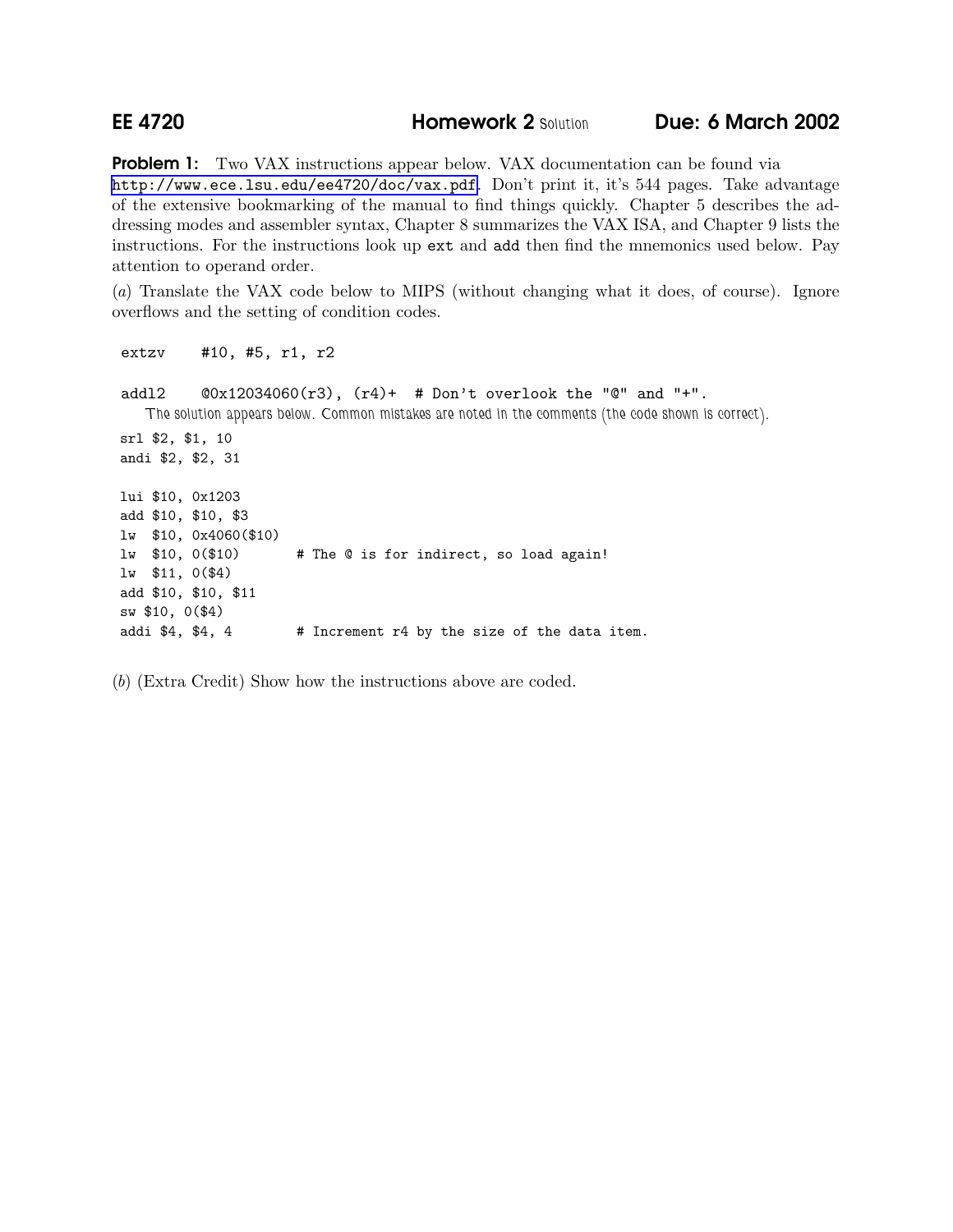**Problem 2:** A pipelined MIPS implementation and some MIPS code appear below. The results computed by the MIPS instructions are shown in the comments.

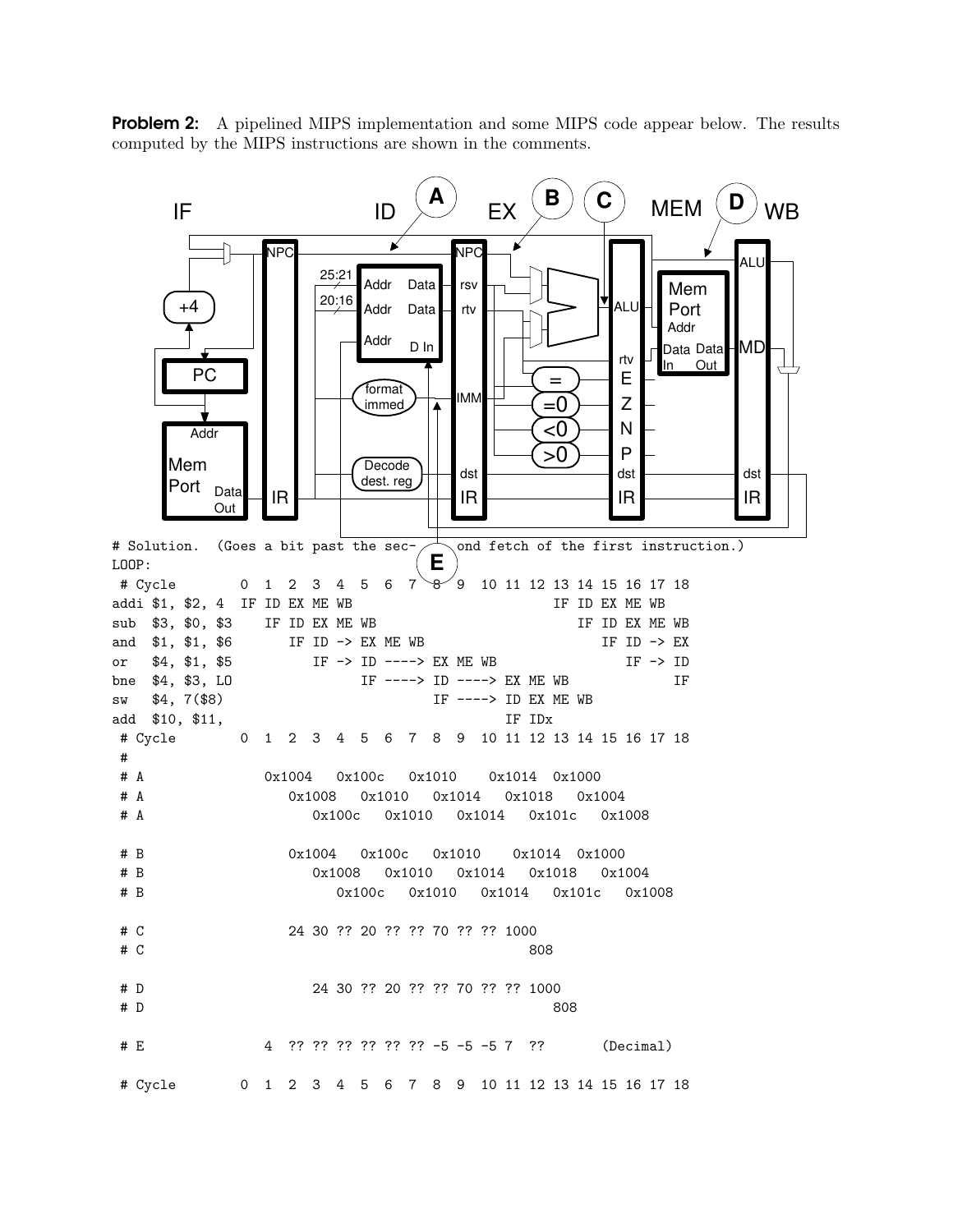(a) Draw a pipeline execution diagram showing the execution of the code on the implementation. Base your pipeline execution diagram on the illustrated pipeline, do not depend solely on memorized execution timing rules, since they depend on details of the hardware which vary from problem to problem. Show execution until the second fetch of the first instruction.

Diagram shown above.

(b) Determine the CPI for a large number of iterations.

 $CPI = \frac{13}{6} = 2.16667.$ 

(c) Certain wires in the implementation diagram are labeled with letters. (The circled letters with arrows.) Beneath the pipeline execution diagram show the value on those wires at near the end of each cycle. (Write sideways if necessary.) Do not show values if the corresponding stage holds a bubble or a squashed instruction. Only show immediate values if the corresponding instruction uses one. Hint: Three instructions above use an immediate.

Diagram shown above. The immediate holds the branch displacement, which is the number of instructions to skip. Many solutions incorrectly showed the branch target  $(0x1000)$  in the E row (the immediate value). Some solutions omitted the effective address computed by the sw instruction (808 in the C and D rows).

(d) This is a special bonus question that did not appear in the original assignment! For those students who have taken EE 3755 in Fall 2001, identify the Verilog code in

<http://www.ece.lsu.edu/ee4720/v/mipspipe.html> corresponding to each labeled wire.

// Verilog lines shown below (without much context).

// A:

```
id_ex_npc <= if_id_npc;
```
// B: The line with the B comment.

always @( id\_ex\_alu\_a\_src or id\_ex\_rs\_val or id\_ex\_sa or id\_ex\_npc ) case( id\_ex\_alu\_a\_src ) SRC\_rs: alu\_a = id\_ex\_rs\_val; SRC\_np:  $alu_a = id_ex_npc$ ; // B  $SRC\_sa: alu_a = {27'd0, id_ex\_sa};$ default: 'UNEXPECTED(alu\_a,id\_ex\_alu\_a\_src); endcase

// C: The line with the C comment.

```
always @( posedge clk ) begin
  ex_m = npc \leq id_ex_mpc;
  ex\_me\_pc \leq id\_ex\_pc;
  ex\_me\_alu \leq alu\_out; // C
  ex_me_rt_val <= id_ex_rt_val;
```
// D: The line with the D comment

```
always @( posedge clk ) begin
```

```
me_wb_npc <= ex_me_npc;
me_wb_pc \leq ex_me_pc;
me_wb_dst <= next_me_wb_exc øø reset ? 5'd0 : ex_me_dst;
me_wb_from_mean \leq ex_me_size != 0;
me_wb_alu \leq ex_me_alu; // D
```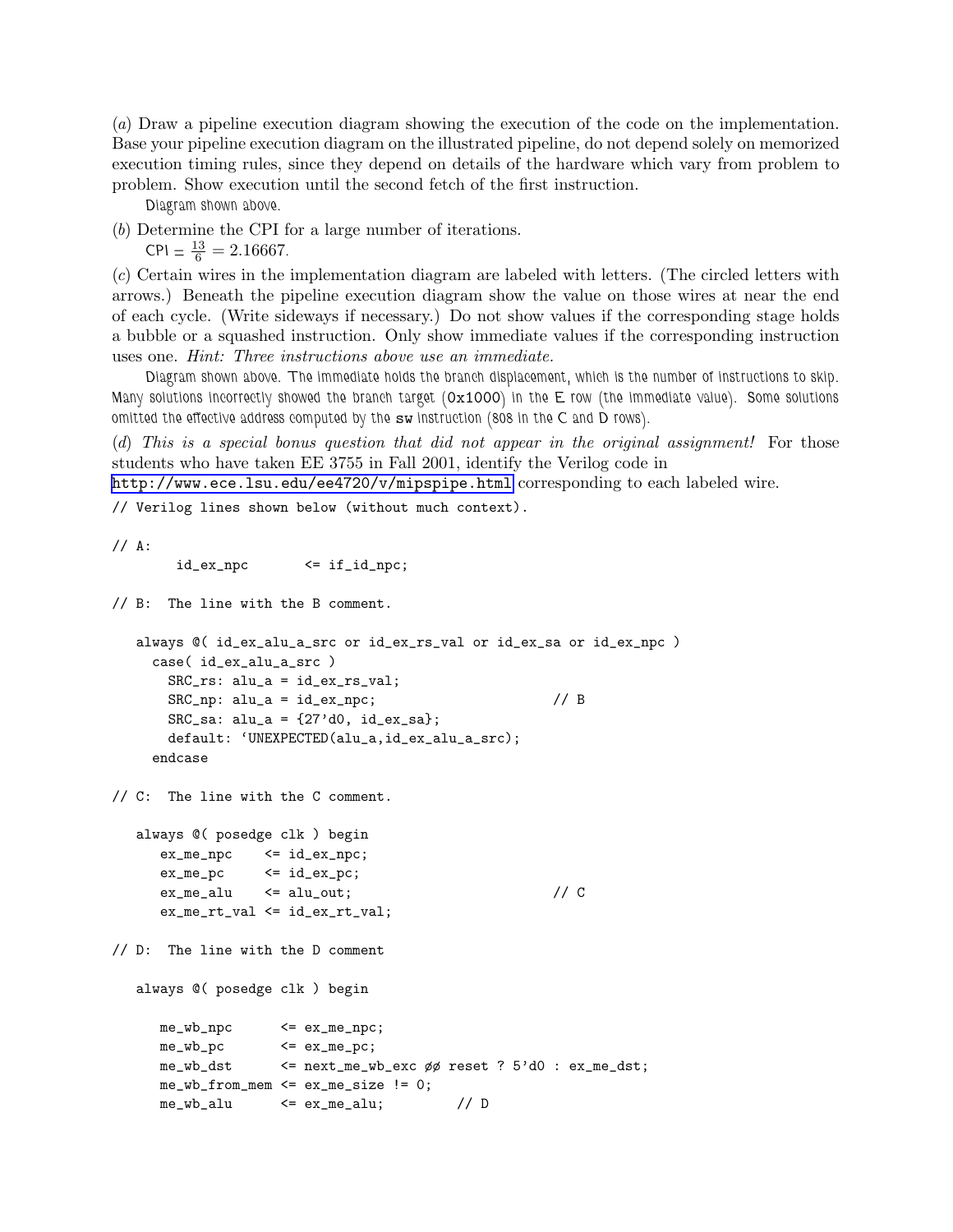```
me_wb_md <= data_in_2;
  me_wb_exc <= ex_me_exc ? ex_me_exc : next_me_wb_exc;
  me_wb_occ <= ~reset & ex_me_occ;
  tb_me_wb_din <= tb_ex_me_din;
end
```
// E: The case statement and the assignment.

```
// E
case( immed_fmt )
  IMM_s: next_id_ex\_imm = {immed[15] ? 16'hffff : 16'h0, immed};IMM_l: next_id_ex_imm = { immed, 16'h0 };
  IMM_u: next_id_ex\_imm = { 16'h0, immed };
  IMM_j: next_id_ex_imm = { if_id_npc[31:28], ii, 2'b0 };
  IMM_b: next_id_ex_imm = { immed[15] ? 14'h3fff : 14'h0, immed, 2'b0 };
  default: 'UNEXPECTED(next_id_ex_imm,immed_fmt);
endcase
```

```
// Further below
```
 $id_ex\_imm$   $\leq$  next\_id\_ex\_imm; // E